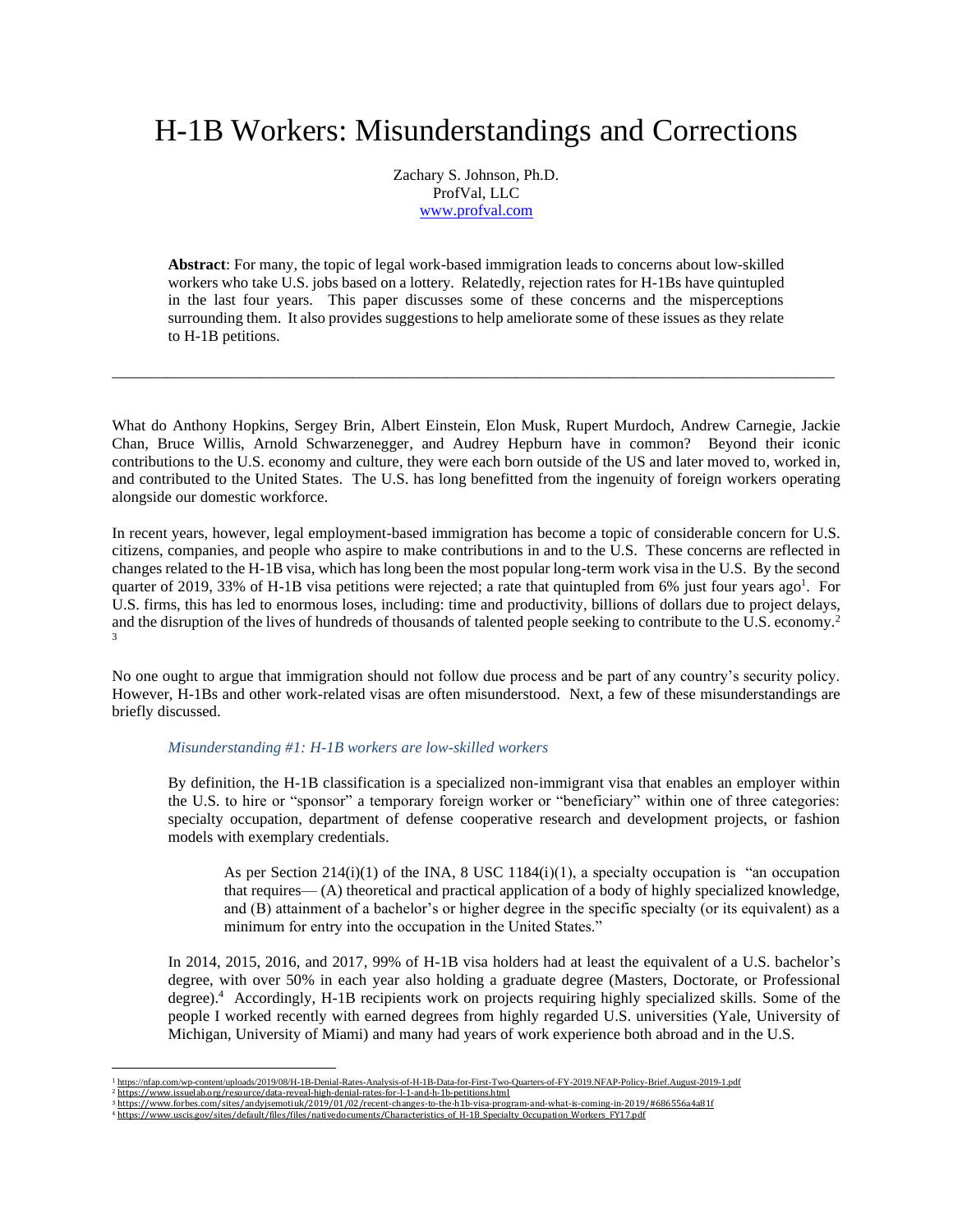When I recently interviewed the Chief Operating Officer of a California-based startup that grew from no sales to over \$100 million over the course of a year, she described the contributions of the talented woman for whom they were sponsoring an H-1B visa as "essential" for the company's ongoing success. Similar refrains are common in discussions with executives from companies and organizations of all sizes (start-up to Fortune 500) and industries.

## *Misunderstanding # 2: H-1B workers result in US job losses*

As part of the H-1B visa requirement, U.S. companies must prove, among other things, that the current supply of U.S. workers cannot meet their demands, and that an H-1B worker will not adversely affect the wages of U.S. workers already employed in similar positions. Interestingly, research shows that increases in foreignborn workers seem to "reduce the unemployment rate of U.S. natives", increase "the labor force participation of U.S. natives", and that "there is no evidence of adverse effects among less-educated U.S.-born workers".<sup>5</sup> In fact, research indicates that H-1B workers could contribute to millions of new jobs, translating to over \$158 billion to the U.S. GDP, and that this country could be missing out on job creation by limiting H-1B workers' ability to contribute to U.S. companies. <sup>6</sup>

H-1B workers fill gaps in knowledge, provide diversity in thought, and are often directly responsible for activities that enable the expansion of activities within U.S. companies, which can lead to more jobs for U.S. workers.As an example, a U.S.-based student loan refinancing company I worked with was hiring a data scientist to expand into a new category of loans which, if successful, would help the company extend into a multi-billion dollar industry that would both help U.S. citizens refinance their debt into low-interest loans and enable the company's expansion into a new domain – this expansion, if successful, will produce new jobs for U.S. workers.

### *Misunderstanding # 3: The H-1B is literally a lottery and names are selected at random*

Each year, the U.S. government places a cap on the number of people who can receive H-1B visas. Simply put, U.S. companies seek to hire more foreign workers than the U.S. government allows. "If the cap is hit during the first five business days, USCIS conducts a lottery to determine which employers' petitions for H-1B workers will be processed." 7 Between 2013 and 2019, the visa cap has been hit within five days of the April 1<sup>st</sup> deadline. But the H-1B visa "lottery" is not like a traditional lottery of luck; one must qualify for the H-1B visa to "win."

"Winners" can either fall into a general category or an advance degree category, such that applicants with advanced degrees are given preference. After the lottery is completed, a second cap-exempt lottery is run. In all cases, applicants must meet the requirements of an H-1B (see misunderstanding #1).

Given the current climate, H-1B workers are subjected to greater levels of scrutiny and screening, which has caused not only increased levels of rejections, but also an increase in "Request for Evidence" (RFEs). More than 60% of H-1B applications receive an RFE that causes time delays and increased costs<sup>8</sup>. These RFEs often occur because the USCIS questions the required knowledge or specialized skills needed for a position, or questions whether a worker has the appropriate educational credentials and background to be qualified for the position.

There is such a wide breadth of knowledge areas and skills that it would be impossible for any individual, USCIS agents included, to be fully versed in all the entire spectrum required across companies. For instance, workers may be hired with companies in disparate industries such as: computer programming, chemistry, finance, medicine,

<sup>5</sup> https://www.americanimmigrationcouncil.org/research/h1b-visa-program-fact-sheet?\_\_cf\_chl\_jschl\_tk\_\_=ed3d86ebe9f040ec03dcf45a91fcda2907ce3f94-1577023814-0-<br>AZe8RWoc86pcswiPP67xW\_leM3ccAteeqh3Ob82ZrK9v\_gFw5ZF5TqUh4oKAk62Z\_ apDgReVwL48av4SmlLl3OEOcWT5yqJ7j0TMFnOsqKDMgRnjtNWiqzmCshHtNvKHxwDxqo7lAkrydhkD0m6DEj57wTPXKqNJtlO8g85SmLth2rA9gVsbHST05keT6NFge0uWN8MlctGsV<br>ded4lidROj5ERIiMadILkjbLhqhy2qE6QA4nRKqnA

<sup>©</sup>https://www.americanimmigrationcouncil.org/research/h1b-visa-program-fact-sheet?\_\_cf\_chl\_jschl\_tk\_\_=ed3d86ebe9f040ec03dcf45a91fcda2907ce3f94-1577023814-0-<br>AZe8RWoc86pcswiPP67xW\_leM3ccAteeqh3Ob82ZrK9v\_gFw5ZF5TqlJh4oKAk62Z ded4lidROj5ERIiMadILkjbLhqhy2qE6QA4nRKqnA <sup>7</sup> https://www.americanimmigrationcouncil.org/research/h1b-visa-program-fact-sheet

<sup>8</sup> [https://www.uscis.gov/sites/default/files/USCIS/Resources/Reports%20and%20Studies/Immigration%20Forms%20Data/BAHA/h-1B-quarterly](https://www.uscis.gov/sites/default/files/USCIS/Resources/Reports%20and%20Studies/Immigration%20Forms%20Data/BAHA/h-1B-quarterly-requests-for-evidence-2015-2019-Q1-top-30-employers.pdf)[requests-for-evidence-2015-2019-Q1-top-30-employers.pdf](https://www.uscis.gov/sites/default/files/USCIS/Resources/Reports%20and%20Studies/Immigration%20Forms%20Data/BAHA/h-1B-quarterly-requests-for-evidence-2015-2019-Q1-top-30-employers.pdf)